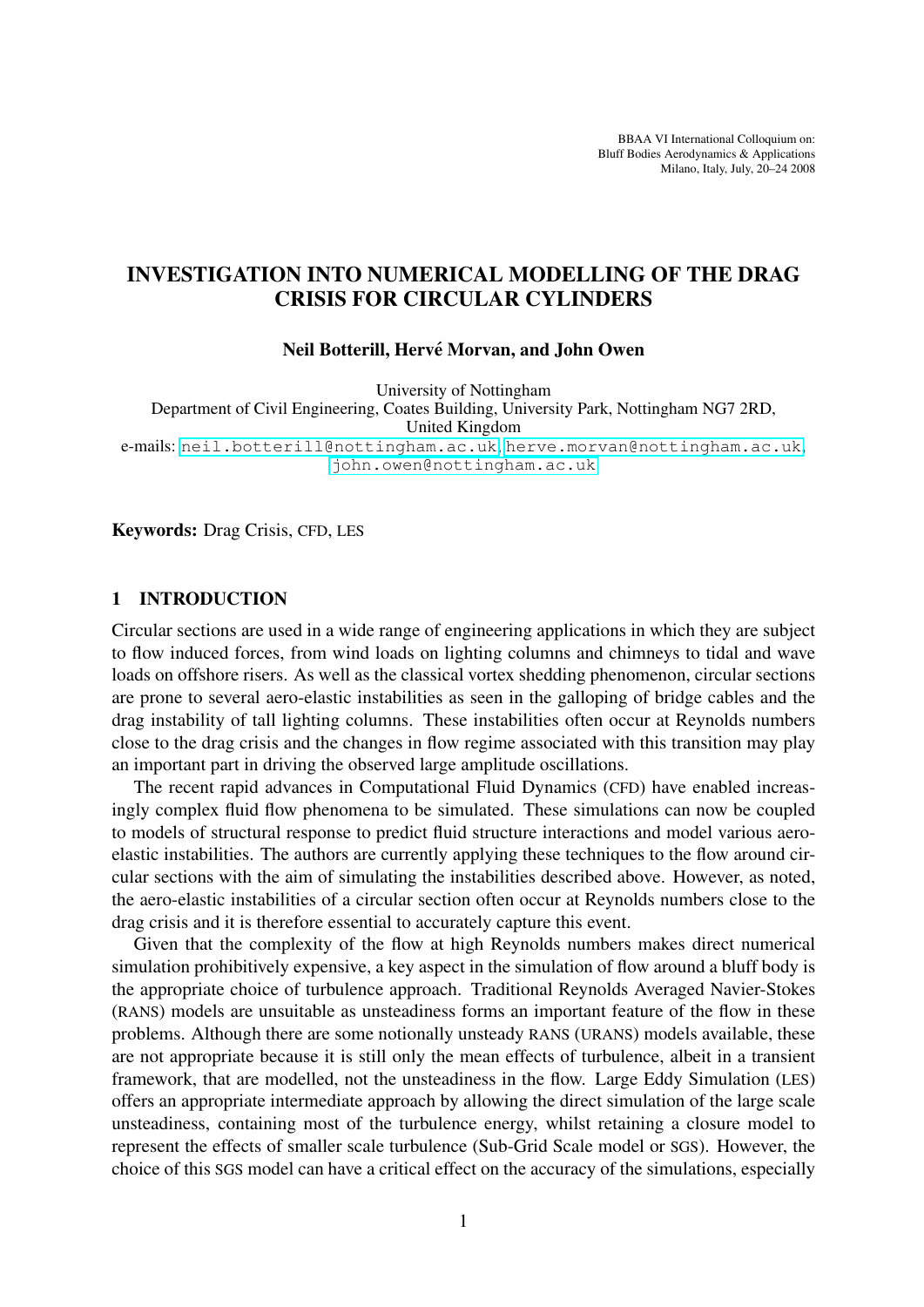close to boundaries. In this paper the authors consider the use of two different SGS models in the LES of the flow around a circular cylinder, and compare their effectiveness in predicting the drag crisis.

## 2 METHODOLOGY

The commercial CFD solver used for all the numerical simulations presented here is ANSYS CFX. The investigations will focus on the use of a LES formulation based on two types of SGS model: (1) the well established Smagorinsky [\[1\]](#page-3-0) model, based on an algebraic turbulence viscosity dependent on a constant parameter  $C_S$  which tends to be problem specific and needs to be damped at the wall; (2) the Dynamic model (Germano et al. [\[2\]](#page-3-1); Lilly [\[3\]](#page-3-2)) for which the parameter  $C_S$  is evaluated locally based on the comparison of the sub-grid tensor values computed using two different filters. A detailed description of each of these turbulence models will be given in the full length paper, however a key feature of the Dynamic approach relevant to the present work is that it does not require any artificial wall damping and is able to capture the transition process (Wagner et al. [\[4\]](#page-3-3)). This is important as the prediction of the drag crisis in the cylinder case is dependent on the position of the separation point. The role and ability of the SGS model to predict what is happening at the walls is therefore another key consideration in the choice of the turbulence formulation. For each of the turbulence SGS models, simulations were performed for a range of Reynolds numbers within which the drag crisis is expected to occur. For each simulation, time histories of the drag force and lift force experienced by the cylinder were recorded. Mean and RMS values of lift and drag together with estimates of the Strouhal number were used to compare the two SGS models, and evaluate their performance against published experimental data. The domain dimensions in terms of cylinder diameter d are: 18d in the streamwise direction, 8d in the transverse direction, and 2.5d in the spanwise direction. The cylinder axis is positioned 4d away from the inlet.

### 3 RESULTS AND DISCUSSION

Figure [1](#page-2-0) contains plots of drag coefficient produced by both the LES Smagorinsky and LES Dynamic turbulence models for Reynolds numbers in the range 40, 000 to 400, 000. It can be seen that the Smagorinsky model does not predict a drop in drag consistent with the drag crisis seen in the published data, Figure [2,](#page-2-1) whereas the Dynamic model predicts a drop in drag from 1.1 to 0.5 in a Reynolds number range of 60, 000 to 100, 000. The latter result is encouraging; however the drop predicted by the Dynamic model approach occurs for a lower Reynolds number range and the drag crisis line appears to be shifted to the left. Its slope is also less steep that the curve gradient visible in Figure [2](#page-2-1) and the predicted drag coefficient does not drop as low. However, the ESDU data [\[6\]](#page-3-4) illustrate that the drag crisis is sensitive to inlet turbulence and surface roughness around the cylinder, and there are experimental data that indicate that the drag crisis can occur at a lower Reynolds number due to blockage effects (Richter and Naudascher [\[7\]](#page-3-5)). Other experimental literature discusses the effect of varying the spanwise extent of the model (Norberg [\[8\]](#page-3-6)). Thus the importance of a correct choice of domain size is highlighted.

The reason for the improved performance of the dynamic model over the Smagorinsky SGS model can be seen by considering the flow fields in the near wake region, Figures [3a](#page-3-7) and [3b.](#page-3-8) Zdravkovich [\[5\]](#page-3-9) describes the process of the drag crisis in terms of the point of transition to turbulence found in the cylinder wake. The transition to turbulence occurs closer to the rearward face of the cylinder as the Reynolds number increases. At a Reynolds number just below that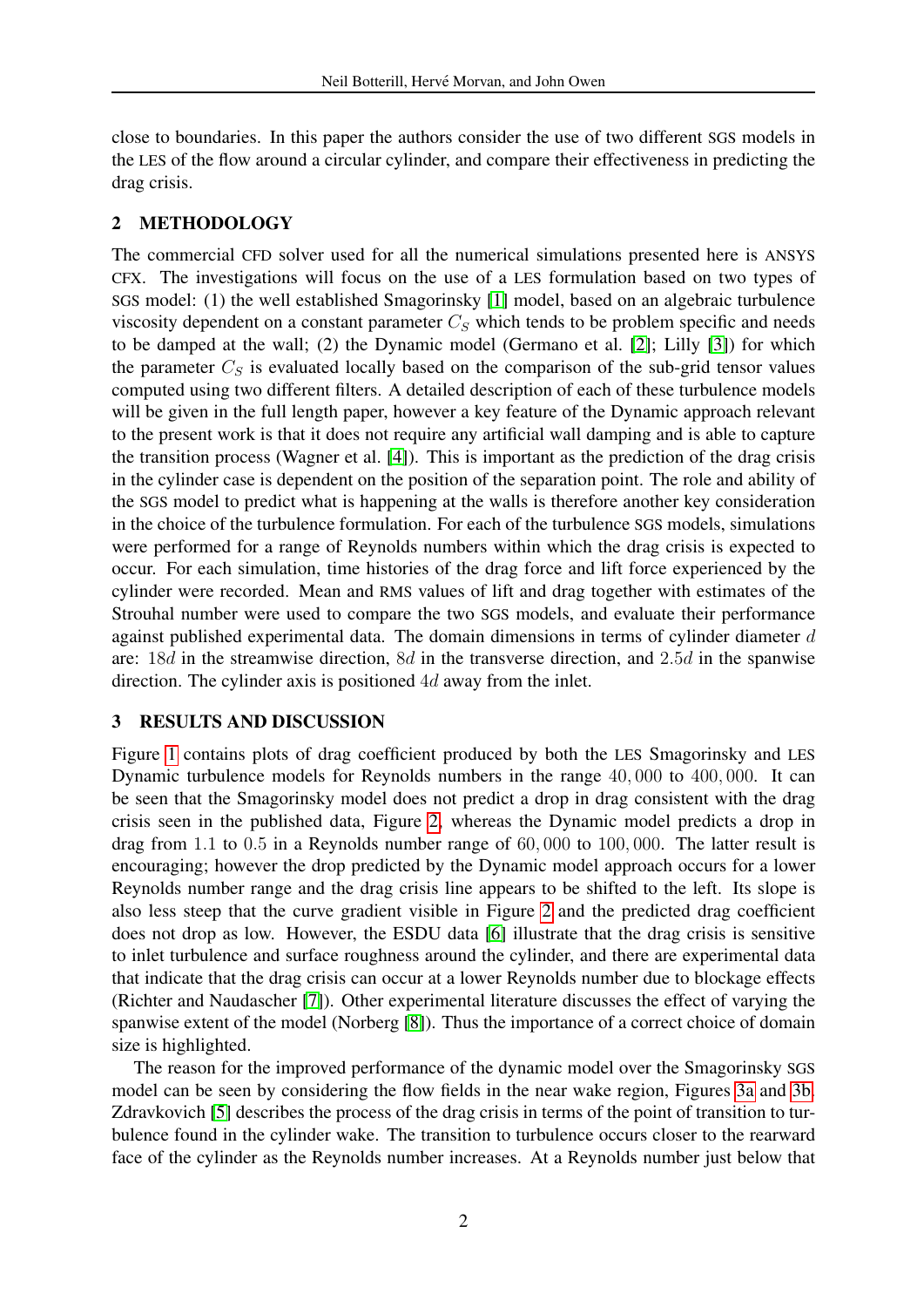<span id="page-2-0"></span>

Figure 1: Average drag data from the numerical simulations ( × Smagorinsky; o Dynamic)

<span id="page-2-1"></span>

Figure 2: ESDU plot of mean drag through the drag crisis

for the drag crisis two transition points can be observed, one in each shear layer just beyond the point of separation on either side of the cylinder. An increase in Reynolds number causes these points to move causing one or both separation points to jump from a position at roughly 90° to a position 120<sup>°</sup> on the perimeter measured from the upstream stagnation point. This results in a drop in drag caused by the narrowing of the wake behind the cylinder. This happens, to an extent, with the Dynamic model, Figure [3b,](#page-3-8) but it does not materialise with the Smagorinsky model, Figure [3a.](#page-3-7) Plotting the turbulence viscosity in the first part of the boundary layer, Figure [4,](#page-3-10) reveals why this is the case. The Smagorinsky closure does not recover a sensible asymptotic behaviour of the sub-grid viscosity at the wall.